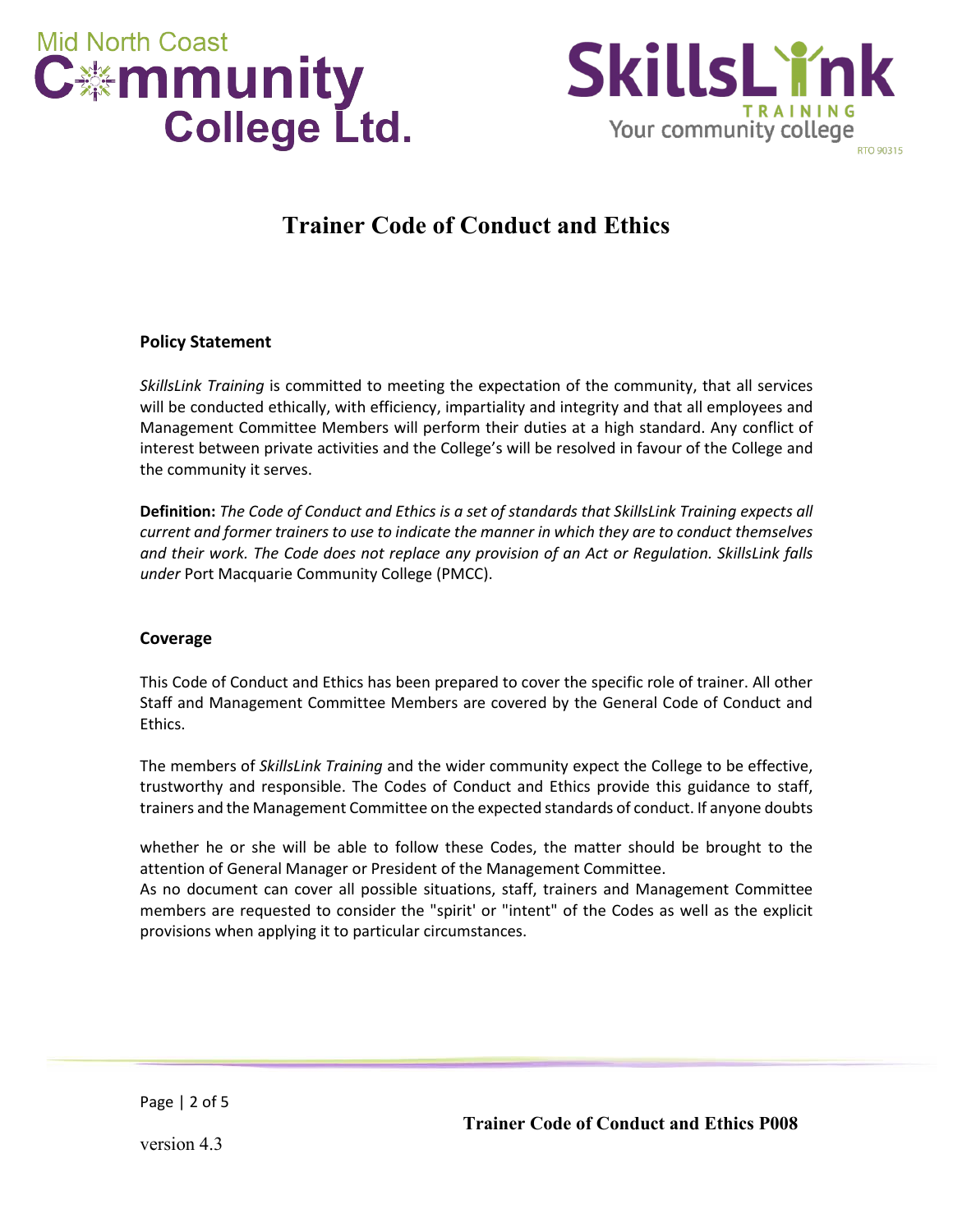# **Principles**

Trainers need to adopt the following principles when performing their learning and assessment duties:

- Responsibility to *SkillsLink Training* as your employer;
- Respect for people and cultural sensitivity;
- Integrity and accountability;
- Adult learning and student-centred;
- Adhere to all laws and regulations made by commonwealth, state and local authorities; and
- Economy, effectiveness and efficiency.

## **Standards of Personal and Professional Conduct**

At all times act with integrity, as the face of the organisation and your behaviour is a key element on how our customers and the community view the organisation. Every employee must exhibit the highest ethical standards at all times.

As an employee or contractor, you need to operate within all the laws that apply to our company.

Failing to deal fairly or honestly with customers could be a breach of the Competition and Consumer Act 2010 and, if proven, could result in heavy fines for both the company and the relevant employee. More importantly, it will negatively impact ourstanding and reputation within the community in addition it will impact on your personal reputation.

You are ultimately responsible for your own conduct and behaviour. This requires a thorough understanding of:

- what your job is and your responsibilities
- how your job is to be performed
- the results and outcomes you need to achieve.

SkillsLink is committed to fairly and consistently managing responses to employees' conduct and behaviour through a culture that is fair, Just and reasonable.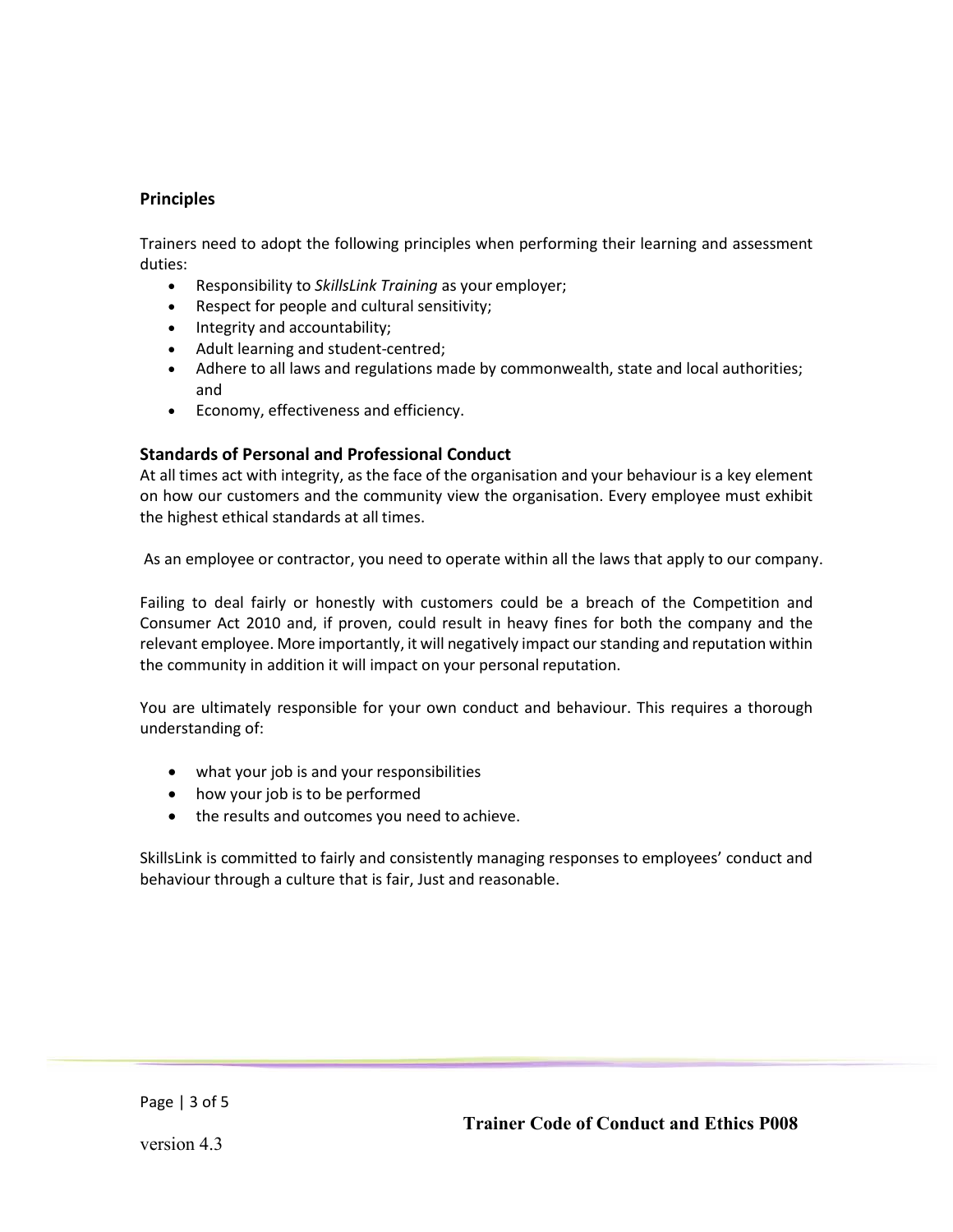We achieve this by providing a supportive environment where:

everyone knows what is expected of them

the right workplace behaviours are recognised and reinforced

Fair and just responses are applied to the wrong behaviours.

#### **Performing your duties**

In performing your duties, you must:

- act professionally at all times and never make (written or verbal) representations without first checking the underlying facts
- act impartially, with integrity, be fair Just and do not mislead people
- provide efficient and effective service to our customers and students
- be honest in all your dealings and never be a party to anti-competitive behaviour
- be prepared to demonstrate the reasons for your decisions
- be alert for any conflicts of interest, real or perceived, and take appropriate steps to deal with them
- protect the confidentiality of all information made available to you or to Skillslink
- look after and do not misuse Skillslink's assets
- not commit fraud or engage in other forms of corrupt conduct
- comply with all policies and procedures
- satisfactorily meet the requirements of your position and follow instructions that are reasonable and lawful and within your capability and training
- abide by the law
- protect the good name of SkillsLink and Port Macquarie Community College.

#### **Interactions with Students**

Trainersshould be aware of the potential power imbalance and unconscious processes within any trainer/student relationship. Trainers must not exploit the relationship of trust with students in any way.

Trainers must treat each student with dignity and fairness, recognise we are all different and have different views on politics, religion and matters of community interest. Acknowledge the adult environment and the experience and life skills which adults bring to the class.

Students with a disability are to receive support and positive approaches which will focus on their abilities and allow them to reach maximum potential.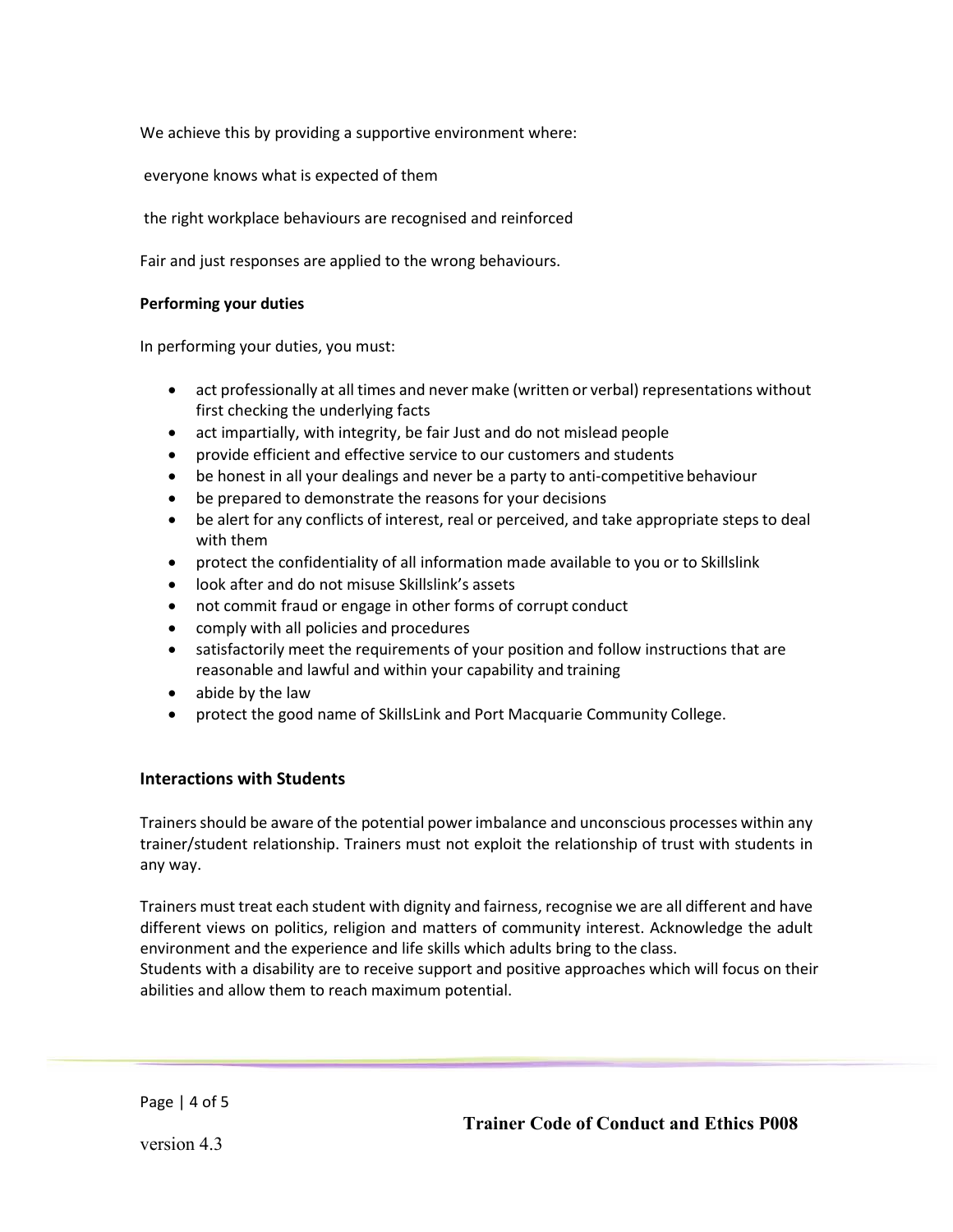# **Alcohol and drugs**

The influence of alcohol or illicit drugs could affect your ability to perform work safely. It is important that you arrive at all worksites locations fit for work.

You must not come to work if you are under the influence of alcohol or illicit drugs. You must not consume alcohol or illicit drugs during working hours.

If you are taking medication that could affect your ability to perform work safely, you should inform you're the Training Manager or other supervisor of the likely effects of the medication.

#### **Discrimination and Harassment**

You must not harass, discriminate, or support others who harass and discriminate against colleagues, students or members of the community on the grounds of sex, pregnancy, age, race (including their colour, nationality, descent, ethnic or religious background), marital status, disability, homosexuality or transgender.

Such harassment or discrimination may constitute an offence under the Anti-Discrimination Act 1977. All forms of harassment and discrimination may constitute a breach of the Work Health and Safety Act 2011 if a risk of physical or psychological injury results from the harassment or discrimination.

Trainers are to be watchful for any student being harassed by another and any such incidents are to be reported immediately to the co-ordinator.

## **Performance of Teaching and Assessment Duties**

Trainers are required to:

- Have accurately prepared and submitted course documentation College which should include a Delivery Plan, assessment plan and assessment tasks, lesson plans, handouts, overhead transparencies etc. in relation to the details of the proposed course outcomes and resources.
- At the first session discuss the proposed course outcomes with the students, distribute and complete all necessary paperwork, and procedure with suggested welcome and introductions.
- Discuss with the course coordinator any resources which are required for the course in sufficient time for such resources to be obtained.
- Be prepared for each class with adequate copies of notes and/or resources prior to class start time.
- Arrive at the class 10-15 minutes prior to the advertised time to ensure the room is ready for the class.
- Commence the class on time, because some students are late the rest should not miss out on scheduled time.
- Complete the class roll each session in the appropriate manner as described in the Trainer Handbook and sign and return it to the coordinator at the completion of the course.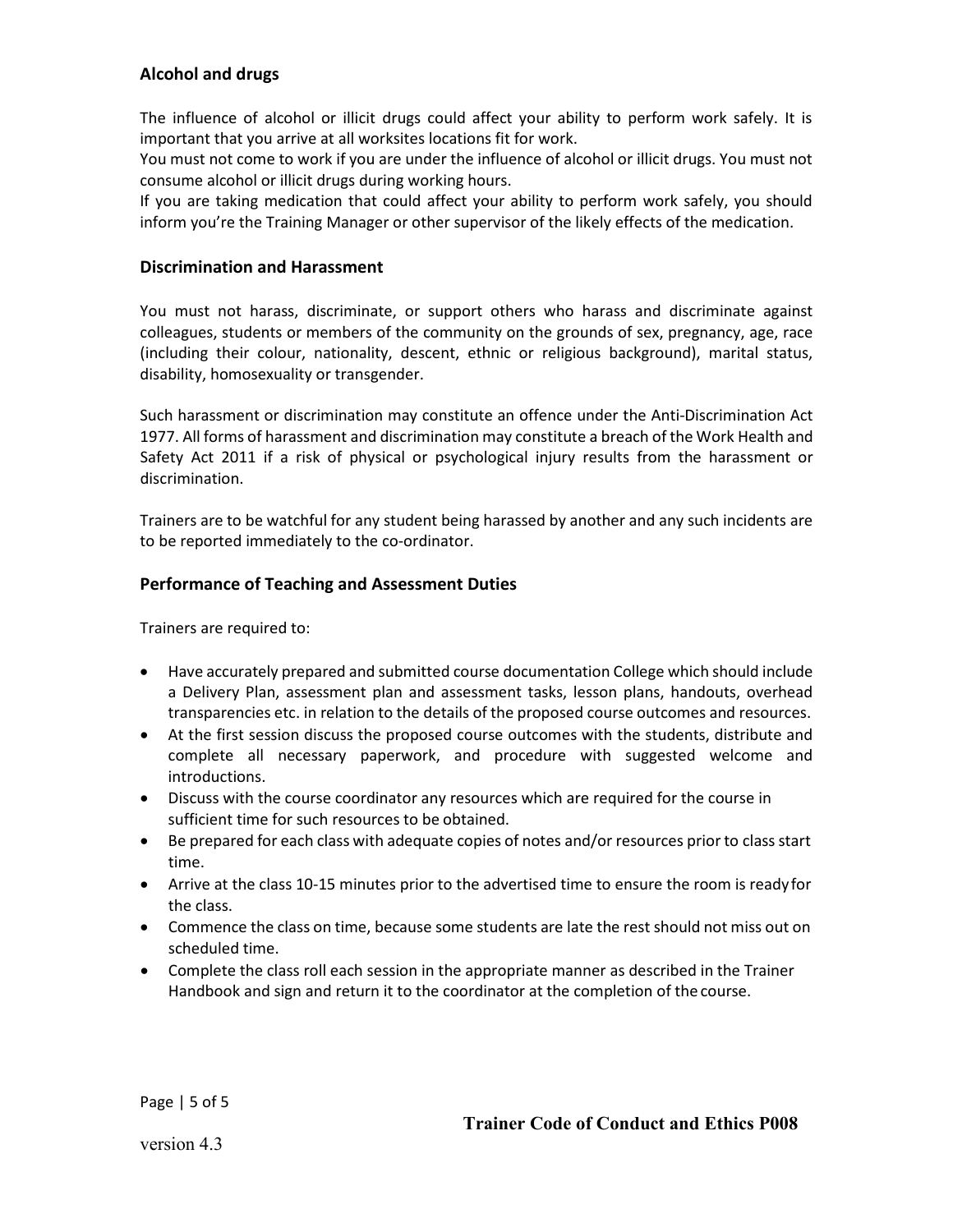- Make sure that confidential and sensitive information in any form (e.g. documents, computer files, student records) cannot be accessed by unauthorised persons and that sensitive material is securely stored.
- Wear clothing that is clean, tidy and appropriate for the type of course, including workplace health and safety requirements if necessary, and in keeping with the professional business image of the organisation.
- Smoking is not permitted during class time or on the premises.
- Do not sell, or allow for sale within the class time, raffle tickets or other fundraising activities.

### **Commercial Exploitation**

*SkillsLink Training* representatives may not solicit or accept remuneration for, or derive benefit from, their role within *SkillsLink Training*, other than through salary or other payments associated with their paid work for the organisation. All customer enquiries are to be directed back to the College.

## **Conflicts of Interest**

Conflicts of interest exist when it is likely that you could be influenced, or it could be perceived that you are influenced by a personal interest when carrying out your duties. Conflicts of interest that lead to biased decision making may constitute corrupt conduct.

A trainer must declare to the CEO or the Training Manager if a conflict of interest may exist and outline the nature of the conflict in accordance with the PMCC Conflict of Interest Policy.

Trainers must not sell or promote to the class related goods or services from which they stand to gain.

Trainers must not accept any gifts or benefits, the receipt or expectation of which might in any way tend to influence, or appear to influence, you in your duties.

#### **Workplace Health and Safety**

It is the responsibility of all staff, trainers and Management Committee members to act in accordance with the workplace health and safety legislation and *SkillsLink Training* policies and use security and safety equipment provided. You are responsible for the safety in your work area by:

- following the safety and security directives of the Chief Executive Officer, President of the Management Committee or Coordinator; and
- advising the Training Manager as soon as possible verbally, and follow up in writing, any incidents and/or potential hazards that have occurred or could occur involving staff or students.

#### **Complaints and Grievances**

In the event of an unresolved grievance with a student or colleague, advise the Training Manager who will mediate the issue.

In the event of an unresolved grievance with the Training Manager, the matter may be referred to the full Management Committee through the President.

Page | 6 of 5

**Trainer Code of Conduct and Ethics P008**

version 4.3